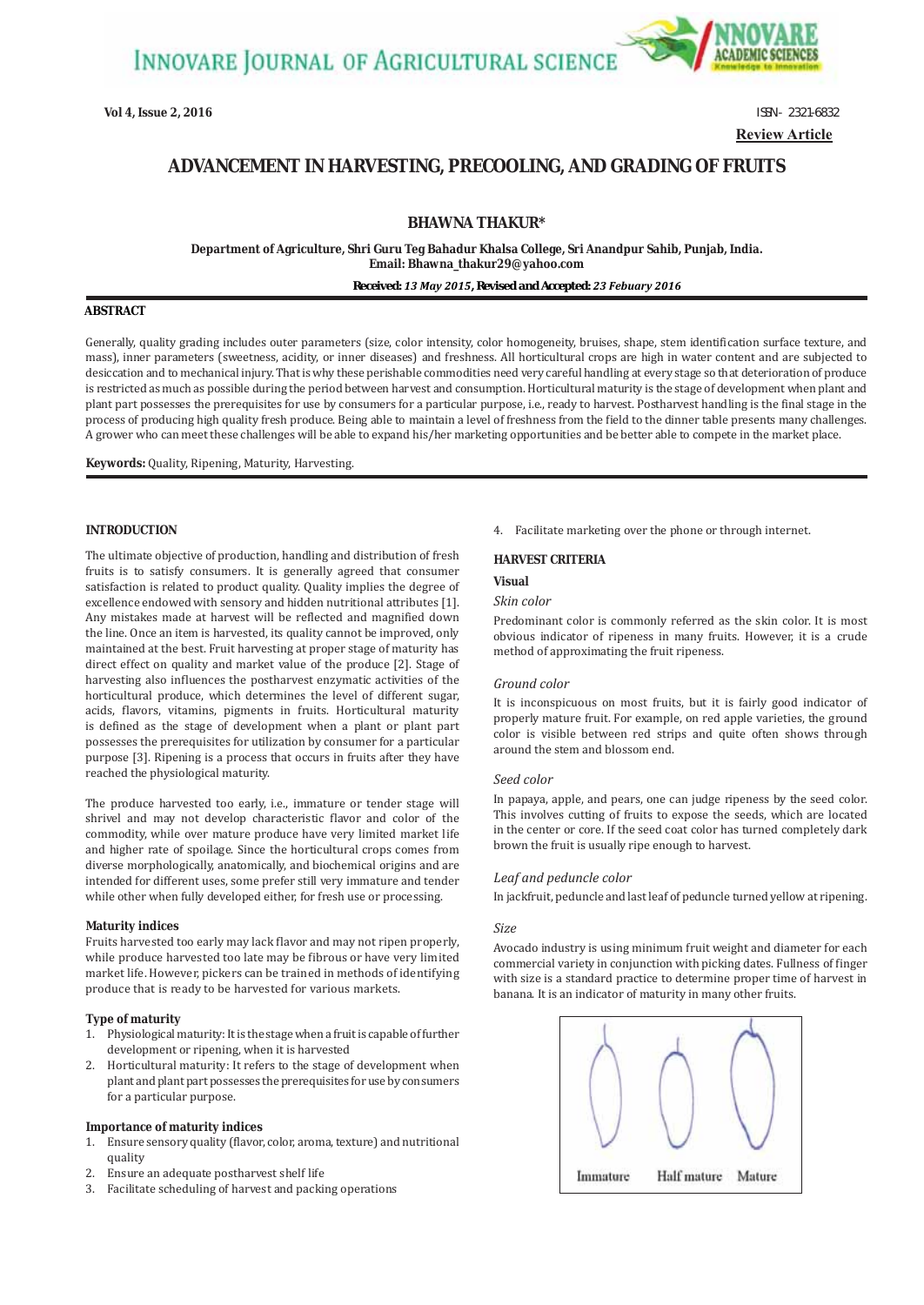Judging mango harvest maturity by shape of shoulder (Source: Wardlaw and Leonard, 1936) [4]



Cross-section of the middle banana fingers showing the changes in angularity as they mature on the plant (Source: Von Loesecke, 1949) [5].

### *Shape*

Angularity of banana finger, full checks of mango, and compactness of cauliflower, cabbage, and broccoli are the maturity indices for harvesting of crops.

## *Drying of leaf*

In banana leaf, senescence is an indication for harvesting.

## **PHYSICAL**

## **Dropping of fruits from the tree**

The general criteria for the time of harvesting of mango fruit are when a few ripe fruits begin to fall naturally from the tree. This is called as "tapka." The whole crop is considered to be ready for picking.

#### **Fruit firmness**

Firmness is a useful way to estimate fruit maturity. The resistance of the flesh of fruits to pressure is tested by several puncture and pressure testers. The force needed to puncture is a measure of firmness. It is expressed in kg/sq. cm. It is very useful for judging the maturity of apple, pear, peach, plum, nectarines, apricot, and other fruits.

### **Tenderness**

In peas and other vegetables are used as maturity index for harvesting.

## **Specific gravity (SG)**

This can be used as a quick method for judging the maturity. Fruits that will float in water has lower total suspended solids (TSS), lower SG and hence immature. Fruits that sink in water have SG more than one, higher TSS, and therefore, are mature. To obtain SG, the weight of a fruit in air is divided by its weight in water. This method has been found useful in judging the maturity of guava, cherries, mango, and ber.

### **Juice content**

Juice content is a general criterion for harvesting of citrus fruits. The international standards organization sets the minimum juice content for citrus fruits are – 30% in sweet orange, 33% in mandarins, 35% in grapefruit, and 25% in limes and lemons.

### **COMPUTATIONAL**

## **Computation of days**

Time harvest for some fruits has been predicted on the basis of counting days from bloom or fruit set to maturity. It is expressed in days/weeks or month. This is very common in apple and pear.

### **Heat units**

The time required for fruits to reach maturity is determined mainly by the total amount of heat received which can be expressed in terms of, temperature – time values called "degree days" or heat units. This method has been found useful in judging the maturity of apple, pear and grape.

The number of heat units required for a growing area can be estimated as follows: H=T−TL×D

H=Heat units or degree days T=Mean or average monthly temperature TL=Baseline temperature D=Number of days in month

## **CHEMICAL**

## **Sugar content**

The sugar content of the ripe fruit can be measured with a hydrometer or a refractometer. These instruments are generally calibrated in the balling or Brix scale and read directly in percent sugar by weight (g sugar/100 g of solution). This index is used in many fruits such as mango, grape, apple, pear, and stone fruits.

### **Acid content**

The total acid content of the fruit is arbitrarily based on the principal acid of the fruit. The principal acid of citrus, guava, mango, pineapple, pomegranate, strawberry, and fig are citric acid. Malic acid is the principal acid of apple, pear, peach, plum, cherry, banana, and sweet lime. Very few fruits have tartaric acid, for example, grapes and tamarind.

### **TSS/acid ratio**

It is an expression of the relationship between the sugar and acid contents of fruits. It gives a much more dependable and complete measurement of palatability than sugar content or acidity alone. The minimum desirable TSS/acid ratio varies with different varieties of fruits. The ratio can be obtained by dividing the degree brix or TSS by the total acidity. This is indices for many fruits such as grape, mango, papaya, and kiwifruit.

#### **Starch**

Starch content is being used for fixing the maturity of various fruits such as banana, mango, apple, and pear.

| Fruits    | <b>Maturity indices</b>          |                  |                     |
|-----------|----------------------------------|------------------|---------------------|
|           | Visual                           | <b>Physical</b>  | <b>Chemical</b>     |
| Mango     | Olive color, fullness            | Specific gravity | TSS 12-15%,         |
|           | of cheeks                        | $1.01 - 1.02$    | starch/acid ratio 4 |
| Banana    | <b>Fullness of finger</b>        | Pulp/peel ratio: | Acid 0.25%          |
|           |                                  | $1.2 - 1.4$      |                     |
| Sweet     | Color break 35%                  | Juice 40-50%     | TSS 10-12%          |
| orange    |                                  |                  |                     |
| Mandarins | Color break 40-50%               | Juice 50%        | TSS about 12-14%    |
| Limes     | Color break 50%                  | Juice 25-40%     |                     |
| Lemon     | Color break 40%                  | Juice 25-40%     |                     |
|           | Grape fruit Yellow or pink color | Juice 40-45%     | <b>TSS 10%</b>      |
| Guava     | Light yellow color               | Specific gravity | TSS 12-14%          |
|           |                                  | $1.01 - 1.02$    |                     |
| Papaya    | Trace of yellow                  | No milk on       | TSS 7-11%           |
|           | color on apex or                 | tapering         |                     |
|           | between ridges                   |                  |                     |
| Grapes    | Appearance of                    | Sweet taste of   | TSS/acid ratio 25   |
|           | bloom on surface                 | berries          |                     |
| Pineapple | Color break 25%                  | Specific gravity | TSS 12% or TSS/     |
|           |                                  | 0.98-1.02        | acid ratio 21-27    |
| Litchi    | Pink color and                   | Pulp/seed ratio: | <b>TSS 17%</b>      |
|           | flatness of tubercles            | 4.3-6.3 (seeded) |                     |
|           |                                  | 12-28 (seedless) |                     |
| Ber       | Golden yellow color              | Seed/stone       | TSS 15-18%          |
|           |                                  | ratio: 12-18     |                     |

(*Contd...*)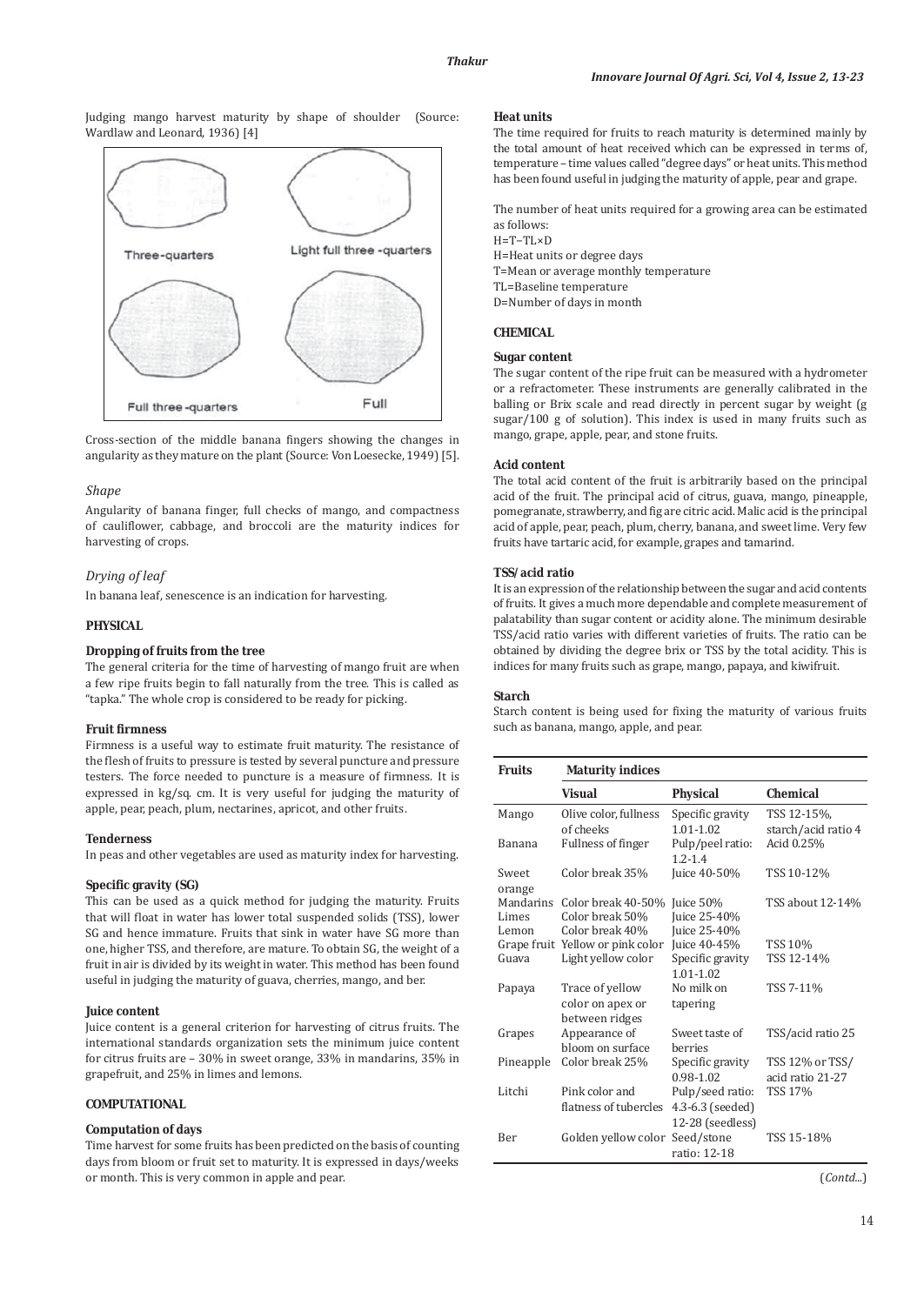| <b>Fruits</b> | <b>Maturity indices</b>      |                                           |                 |
|---------------|------------------------------|-------------------------------------------|-----------------|
|               | <b>Visual</b>                | <b>Physical</b>                           | <b>Chemical</b> |
| Apple         | Yellow (Golden<br>delicious) | Deep brown<br>color of seed               | TSS 10-13%      |
| Pear          | Greenish yellow<br>color     | Deep brown<br>color of seed               | TSS 12-14%      |
| Peach         | Light yellow or red<br>strip | Pulp/stone ratio: TSS 12-15%<br>$12 - 16$ |                 |
| Plum          | Dark blue or purple<br>color | Pulp/stone ratio: TSS 12-15%<br>12-25     |                 |

## **Mango**

The maturity standards have been finalized for most of the commercial mango cultivars. Banganapalle should be harvested with about 8% TSS for air transport [6]. To determine harvest quality, accumulation of starch and dry matter during maturation have been well defined [7,8]. An increase in fruit density, or SG was well correlated with eating quality [9,10]. Ueda *et al*. [8] suggested the use of flesh color or flesh carotenoids as maturity index. Amrapali attains physiological maturity with TSS range from 9 to 11.0 Brix, fruit mass: Volume ratio >0.9, when peel surface appears with prominent lenticels of off-white color [11].

#### **Banana**

Banana are harvested before full maturity in a green and hard condition. Fruits destined for distant markets are harvested at a stage known as "three quarters full" when the fingers are still clearly angular. There is no sure way of determining maturity, and growers and exporters rely mainly on fruit diameter and angularity of fingers [12]. When the proportion between starch and sugar is about 20:1, the fruit is unpalatable at that time. The starch and sugar proportion of the tasteful fruit is about 1:20. Standard industry practice in Hawaii is to attach color coded tags or ribbons that identify the harvest dates of banana bunches, so that all bunches of a certain age will be harvested at the same time [13].

## **Guava**

Harvest maturity of guava has been based on visual appearance and destructive tests. Tandon *et al.* [14] found a continuous decrease in SG, with ripe fruit reaching values <1.0. They recommended SG as a maturity index. Silva *et al.* [15] reported that SG and soluble solids concentration are not reliable harvest indices; color was a good harvest index with L\*, a\*, and Hue values being the best parameters to discriminate among different maturity stages.

## **Litchi**

The number of days from full bloom to harvest is considered to be the best maturity index for litchi fruits. All the varieties arrived at harvest maturity between 55 and 80 days after full bloom [16]. The optimum time for harvesting Bombai litchi under west Bengal conditions was found between 105 and 110 days after an thesis, i.e., second fortnight of May [2].

#### **Sapota**

Unlike many other fruits, sapota rarely exhibits any marked changes in external color or texture to indicate maturity [17]. Hence, judging the maturity in sapota is comparatively skill oriented. Farmers are not aware of right maturity stage and about 25-30% immature fruits are passed on for marketing [18]. Sapota takes around 200 days to mature from fruit set. Arrest of latex flow and change in fruit surface color (potato color) are the best maturity indices for sapota fruits.

### **Ber**

Maturity of ber starts from the first week of November in South India and continues up to mid-April in North India [19].

### **Papaya**

Skin color turning stage is attained at 130-135 days and the fruit took 155- 160 days to reach eating ripe stage after flowering. The fruits harvested at color break stage attain proper TSS (7-8%), total sugar (5-6%), acidity (0.096%), and sugar/acid ratio 50-55 at ripening [20]. For export, fruits are harvested at color break or between color break and one-quarter yellow color to obtain maximum fruit life and quality [21]. There are other maturity indices such as thermal conductivity of pulp (0.51 W/ M°C for ideal ripe fruit) [22], and near infrared transmission spectra.

## **Aonla**

Fruit volume increases up to 75 days after fruit set, outer color changes from green to yellow green or reddish green followed by increment in vitamin C and TSS up to 120 days after fruit set indicating the optimum stage for harvesting [23]. Under Maharashtra conditions, maturity starts from last week of October and lasts up to 25 November [24].

## **Strawberry**

Harvesting is the most crucial operation in strawberry production. Skin color, taste, and TSS:acid ratio are taken into consideration to judge the fruit maturity. For medium distance (400-500 km, 5-6 h transportation duration) and long distance (more than 6 h transportation duration) markets, the fruits are harvested at 75% and 50% scarlet skin color appearance stage [25]. Strawberry fruits at maturity rapidly over-ripe and delayed harvesting may cause severe fruit loss within a day or two. Berries are usually harvested when  $3/4<sup>th</sup>$  skin develops color [26].

#### **Apple**

The relationship between soluble solids content and organic acid concentration is called maturity index and is usually used in industry as a reference parameter of fruit state [27]. Thiault index (TI) is one of the maturity indexes frequently employed in apple fruit; it is related to soluble solids content and malic acid concentration [28].

**TI:** TI was used as an indicator of apple maturity. The TI is defined by equation [29].

### $TI=Cs+10\times Ac$

where, Cs represents the sugar concentration  $(g/L)$  measured by refractometry, Ac represents the NaOH estimated acidity (expressed as  $g/L$ ).

In apple, if TI is equal to 170, is the minimum to an acceptable fruit quality; if TI is equal to 180, is recommended to harvest the fruit; if TI is more than 180, the fruit quality is excellent [28,30].

#### **Pear**

These maturity indices are greatly influenced by prevailing climatic conditions and vary from season to season [31-33]. Quality and ripening potential of pears is closely related to harvest maturity of the fruit [34-36]. An innovative method referred to as the "NSure" has recently been introduced to determine the ripening stage for apples and pears (www. nsure.eu) [37]. This technique is based on measuring the activity profile of fruit genes to determine the ripening stage of the fruit. It is claimed that NSure testing offers reliable prediction of the maturation stage of the fruit, hence helping growers to plan harvest and sales in time.

#### **Harvesting of fruits**

Majority of fruits are harvested by hands using secateurs, clippers, or diggers. Mechanical harvest in currently used for fresh market crops that is roots, tubers, rhizomes, and nut crops. A number of commodities destined for processing such as wine grapes, prunes, and peaches are harvested with machines because harvest damage dose not significantly affect the quality of processed product as the commodities are processed quickly. The following points should be kept in mind while harvesting the crops:

- 1. Gentle picking and harvesting will help reduce crop losses
- Wearing cotton gloves, trimming finger nails, and removing jewellery such as rings and bracelets can help reduce mechanical damage during harvest
- 3. Produce should be harvested during coolest part of the day, not wet from dew or rain
- 4. Empty picking containers with care
- 5. Keep produce cool after harvest (provide shade).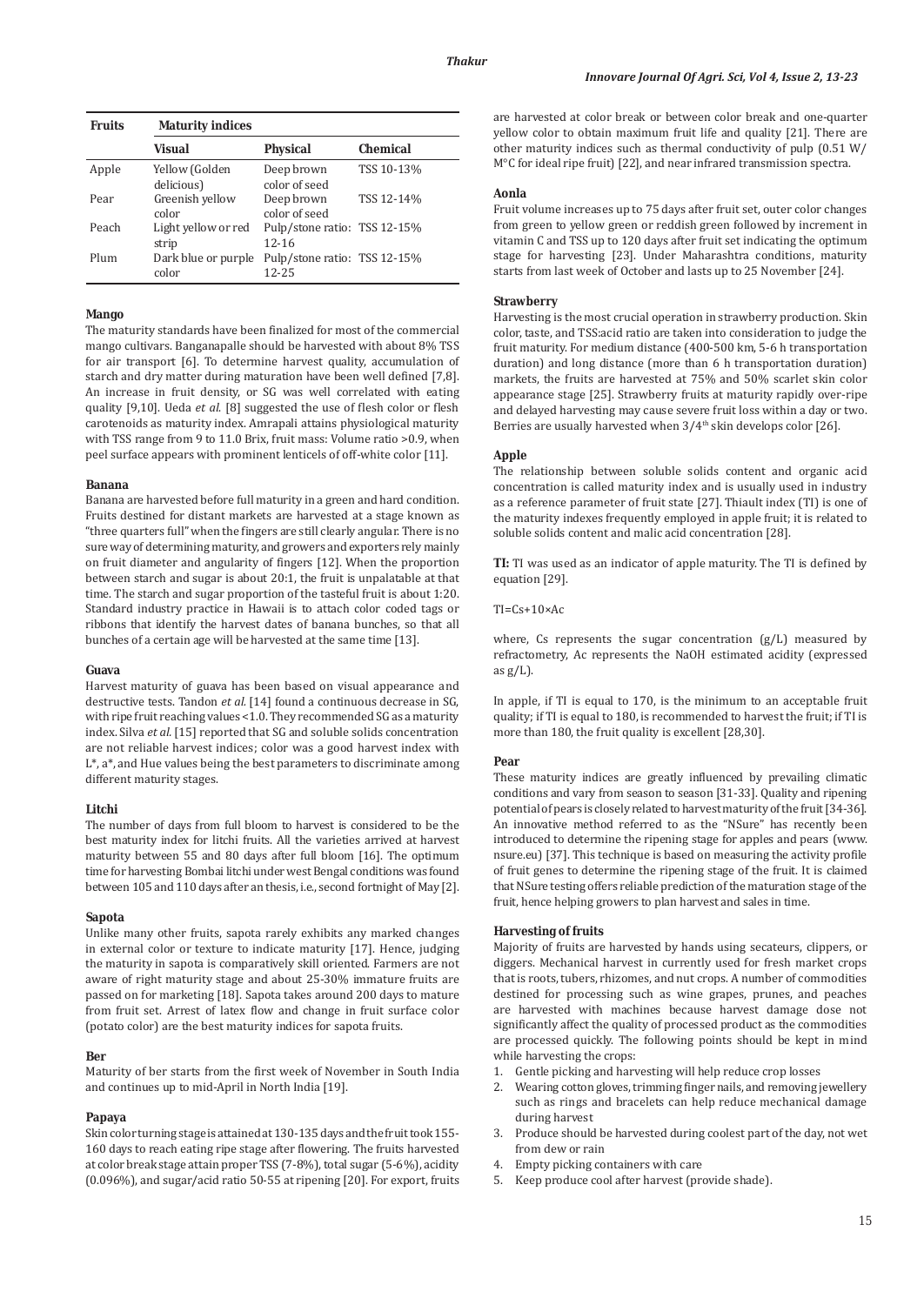## **Harvesting tools and containers**

Protect produce quality by using clean harvesting tools and containers. Disinfect tools with one part chlorine bleach: One part clean water solution before use. The use of containers that can be easily filled and carried by workers minimize damage to produce. Use containers that are smooth on the inside, or provide clean, disposable liners made from paper or cardboard.

## **Picking bag**

Cloth bag with opening on both ends (worn over the shoulders with adjustable harnesses). In case of metallic buckets are to be used for harvesting, fitting cloth over the opened bottom can reduce damage to crop. Fitting canvas bags with adjustable harnesses or by simply adding some carrying straps to baskets also helps to reduce handling losses.





**Canvas collection sack**

## **Picking poles and catching sacks**

These tools can be easily made by hand. A long pole attached to a collection bag, allow the harvester to cut catch produce growing on a tree without climbing on tree. The collection bags can be hand woven from strong cord or sewn from canvas. The hoop used as the collection bag rim and sharp cutting edges can be made from sheet metal, steel tubing, or recycled scrap metal.



### **Clippers and knives**

Some fruits such as citrus, grapes, and mangoes need to be clipped or cut from the plant. Clippers or knives should be kept well sharpened and clean. Peduncles, woody stems, or spurs should be trimmed as close as possible to prevent fruit from damaging neighboring fruits during transport. Care should be taken to harvest pears so that the spurs are not damaged. Pruning shears can be used for harvesting fruits.



**Thin curved blade for grapes and fruits**



**Straight bladed hand shears for fruits and flowers**





**Clipper for citrus fruits**

### **Tripod ladders**

A ladder with three legs is very convenient and more stable than a common ladder. A ladder help harvesting crops such as mango, kinnow, pears, peaches, plums without damaging tree branches.



#### **Harvesting containers**

Plastic crates are relatively expensive to purchase, but are reusable and easy to clean. These have required features such as stacking strength, ventilation holes, and long life. These can be used for harvest, storage, cooling, transport, and even for display in retail markets. Various brands and styles are manufactured, but all can be stacked securely if they are not overfilled.



**Plastic crates**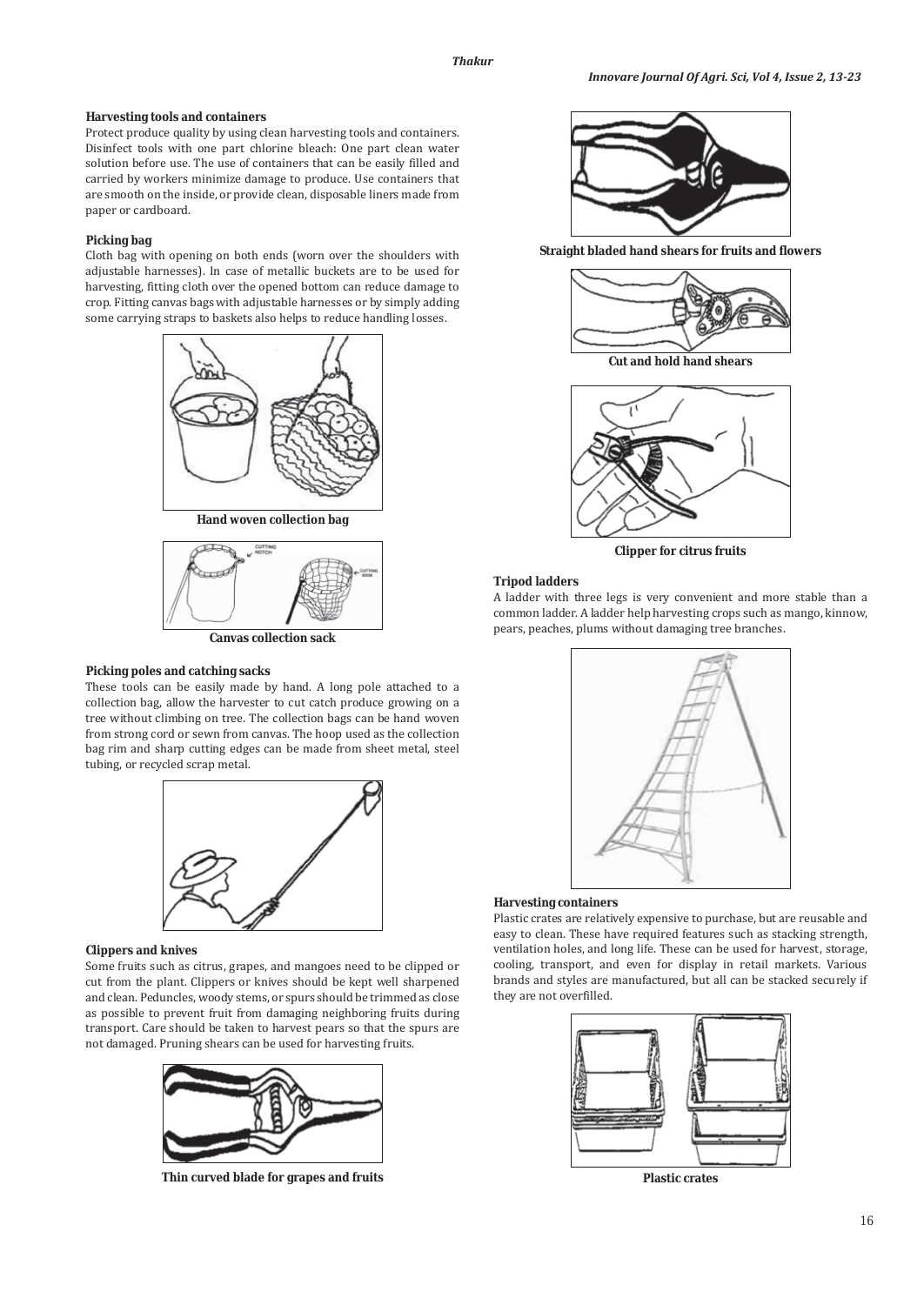

If plastic crates are well vented along the sides and/or bottom, they can also be used to wash and/or cool produce after harvest

## **Harvesting**

The goals of harvesting systems are as follows:

- 1. To gather the commodities from the field at proper stage of maturity.
- 2. With a minimum amount of damage and losses.
- 3. At the rate required for optimum handling.
- 4. In a cost effective way.

## **Method of harvesting**

Harvesting of crops can be done manually or mechanically.

## *Hand harvesting*

Most of the fruit crops intended for the fresh consumption are picked by hand. Hand harvesting is selective and can be done several times. This method reduces mechanical damage of the commodity but it is slow and sometimes become expensive. Hand harvesting sometime requires use of different several tools such as pruning shears or secateurs, knives, clippers, and digging tools for root vegetables. Different fruits require different technique of harvesting.

### Advantages

- a. Human can accurately select the maturity of fruits
- b. Human can handle fruit with minimum damage
- c. Hand harvesting require minimum capital investment.

### Disadvantages

- 1. Labor supply is problem for farmers who cannot offer a long employment season
- 2. Labor strikes during harvest period can be costly.

### *Mechanical harvesting*

Fruit crops such as nuts are harvested mechanically. Crops harvested mechanically are commonly damaged and easily decayed than harvesting by hand. Mechanical harvesting is done once and thus harvested produce may not be uniform in ripeness, size, and color when harvested. Moreover, machines usually have high unit cost. In advanced countries, different machine are used for harvesting of different fruits.

## Advantages

- a. Potential for rapid harvest is available
- b. Working conditions are improved
- c. Problem associated with hiring and managing hand labor are reduced.

## Disadvantages

- Damage can occur to perennial crops
- b. Processing and handling capacity may not be able to handle the high rate of harvest.

### **Harvesting technique for fruits**

| <b>Fruits</b>      | <b>Technique</b>                              |  |
|--------------------|-----------------------------------------------|--|
| Mango              | Hand picking or mango harvester using         |  |
|                    | a cutting tool attached to a long pole and    |  |
|                    | picking with 8-10 mm stalk                    |  |
| Banana             | Bunches are cut with stalk retaining          |  |
|                    | 30 cm length                                  |  |
| Citrus, guava,     | Stalks clipped with the help of clipper       |  |
| Grapes, litchi     |                                               |  |
| Papaya             | Fruit is harvested by twisting the fruit till |  |
|                    | it snaps-off                                  |  |
| Pineapple          | Harvested by cutting the stalk with 2 cm      |  |
| Sapota             | Sapota harvester has been developed for       |  |
|                    | harvesting                                    |  |
| Aonla              | Hand picking and with local harvester         |  |
|                    | using long pole attached with netting         |  |
|                    | bag                                           |  |
| Ber                | Hand picking of individual fruits             |  |
| <b>Date</b>        | Harvesting by cutting the whole cluster       |  |
| Loquat             | By clipping the cluster with stalk            |  |
| Jack fruit         | By cutting the stalk with 8-10 cm             |  |
| Pomegranate        | By clipping the stalk                         |  |
| Apple              | Just lift the fruit from the bottom with      |  |
|                    | the help of palm and press the stalk          |  |
|                    | gently with the fore finger. The mature       |  |
|                    | fruit will be separated from the mother       |  |
|                    | tree without much force                       |  |
| Peach, pear,       | Picked by hand with precaution as             |  |
| Apricot            | mentioned for apple                           |  |
| Dry fruits, Almond | By shaking the branches                       |  |
| and walnut         |                                               |  |

## **Precooling of horticulture produce**

Precooling of the produce soon after their harvest is one of the important components of the cool chain, which ultimately affect the shelf life of the produce. Precooling (prompt cooling after harvest) is important for most of the fruits because they may deteriorate as much in 1 h. At 32°C (90°F) as they do in 1 day at 10°C (50°F) or in 1 week at 0°C (32°F). In addition to the removal of field heat from commodities, precooling also reduce bruise damage from vibration during transit. Cooling requirement from a crop vary with the air temperature during harvesting, stage of maturity and nature of crops. Precooling produce reduces:

- Field heat
- Rate of respiration
- Rate of ripening
- Loss of moisture
- Production of ethylene
- Spread of decay.

There are many methods of precooling viz. cold air (room cooling, forced air cooling), cold water (hydro cooling), direct contact with ice (contact icing), evaporation of water from the produce (evaporative cooling, vacuum cooling), and combination of vacuum and hydro cooling (hydrovac cooling). Some chemicals (nutrients/growth/fungicides) can also be mixed with the water used in hydro cooling to prolong the shelf life by improving nutrient status of crops and preventing the spread of postharvest diseases.

### **Methods of precooling**

Various methods of precooling used for different fruits are as follows:

- 1. Room cooling
- 2. Forced air cooling
- 3. Hydro-cooling
- 4. Vacuum cooling
- 5. Package icing.

Some commodities can be cooled by several methods, but most commodities respond best to one or two cooling methods [38].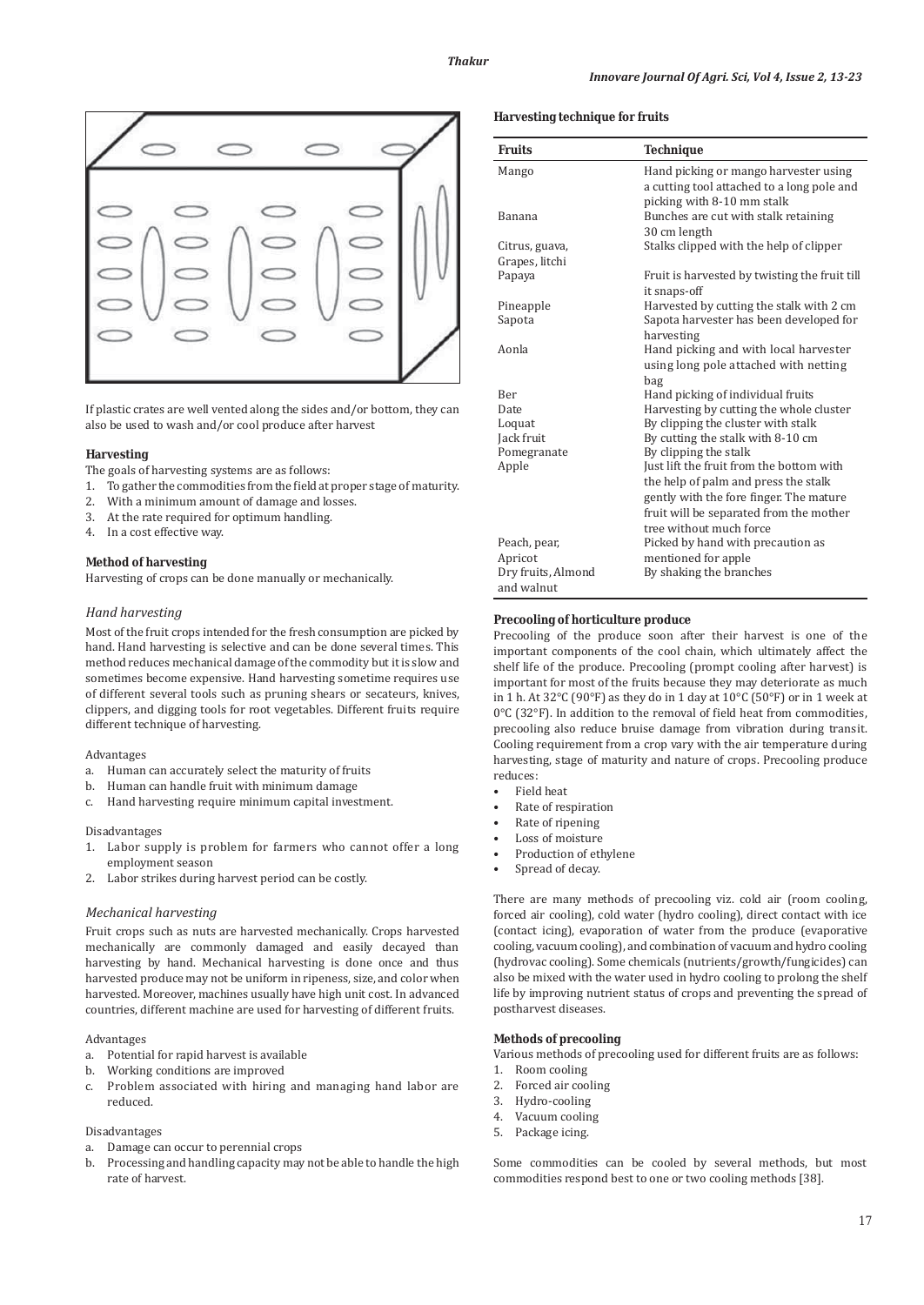## **Room cooling**

The produce to be cooled is brought from the field in large bins/crates and placed in cold room. This method is commonly used to produce having relatively longer shelf life, such as apples, citrus, potatoes, and pears. The produce is normally left for long-term storage in the same cold rooms.

Room cooling is a relatively low cost but very slow method of cooling when electricity for mechanical refrigeration is available. When using room cooling, produce is simply loaded into a cold room and cold air is allowed to circulate among the cartons, sacks, bins, or bulk load. Room cooling may be all you need if you handle sensitive crops that need to be cooled from early morning harvest temperatures to storage temperatures of 10-13°C (50-55°F). The design and operation of cold rooms are fairly simple and no special equipment is required.

It is important to leave adequate space between stacks of boxes inside the refrigerated room in order for produce to cool more quickly. About 1″ (2.5 cm) is sufficient to allow cold air to circulate around individual boxes. In many small-scale cold rooms, produce has been loaded into the room so tightly that cooling cannot take place at all and despite the high cost of running the refrigeration system, the produce temperature never decrease to recommended levels.

For best result, containers should be stacked so that the moving cold air can contact all container surfaces. Total fan airflow should be at least 0.3 m<sup>3</sup>/minute per ton of product storage capacity (100 cfm/ton) for adequate heat removal. After cooling is complete, airflow can be reduced to 20-40 % of that needed for initial cooling.



## **Room cooling**

### *Advantages*

- Produce can be cooled and stored at the same room thus save on handling costs
- No extra cost for precooling equipment
- Suits produce, which is marketed soon after harvest
- Suits produce, which is stored unpacked
- Suits produce requiring mild cooling.

#### *Disadvantages*

- It is too slow for highly perishable products requiring fast cooling
- Space requirements for room cooling are more as compared to storage, thus loss of storage capacity
- Unsuitable for packed produce
- Excessive water is lost from the produce due to slow cooling.

### **Forced-air cooling**

Forced-air cooling is adaptable to a wider range of commodities than any other cooling method. It is much faster than room cooling because it causes cold air to move through rather than around [39]. This allows cold air to be in direct contact with warm product. With proper design, fast uniform cooling can be achieved through stacks of pallet bins or unitized pallet loads of container. Water loss varies with the moisture loss characteristics of individual products and can range from virtually none to 1-2% of initial weight. Forced-air is the most widely adaptable and fastest cooling method for small-scale operations.

The speed of forced-air cooling is controlled by the volume of cold air passing over the product. Maximum feasible cooling requires about 0.001-0.002 m<sup>3</sup>/s/kg of product (1-2 cfm/lb). Rates greater than this only slightly reduce cooling time but as the air volume increases, the statics pressure required greatly increases, raising the energy consumption of the fan. Some products can withstand slower cooling and use air volume of 0.00025-0.0005 m3 /s/kg of product (0.25-0.5 cfm/lb). Static pressure needed to produce the airflow is very dependent on container vent design and the use of interior packaging materials [40].

Cooling time depend on: (i) the air flow, (ii) the temperature difference between the produce and the cold air, and (iii) produce diameter.

Horticultural produce suitable for forced air cooling: Grapes, berries, pears, peach, oranges, strawberries, and other tropical and subtropical fruits.



Source: Gast KLB and Flores R 1991. Precooling Produce. Kansas State University Cooperative Extension, Manhattan, Kansas

Forced-air cooling is one of the most efficient precooling methods [41]. Forced-air cooling has also been used in strawberry and was demonstrated to be a very important treatment prior to cold storage for the maintenance of acceptable appearance, texture, and nutritive value of the fruits [42,43].

### *Advantages*

- It is fast cooling method and is suitable for a range of highly perishable commodities
- Cooling times can be controlled for different type of produce by controlling the air flow rates
- Most suitable for small scale operation
- It is energy efficient.



### **Hydro-cooling**

The use of cold water is an old and effective cooling method used for quickly cooling a wide range of fruits before packaging. For the packed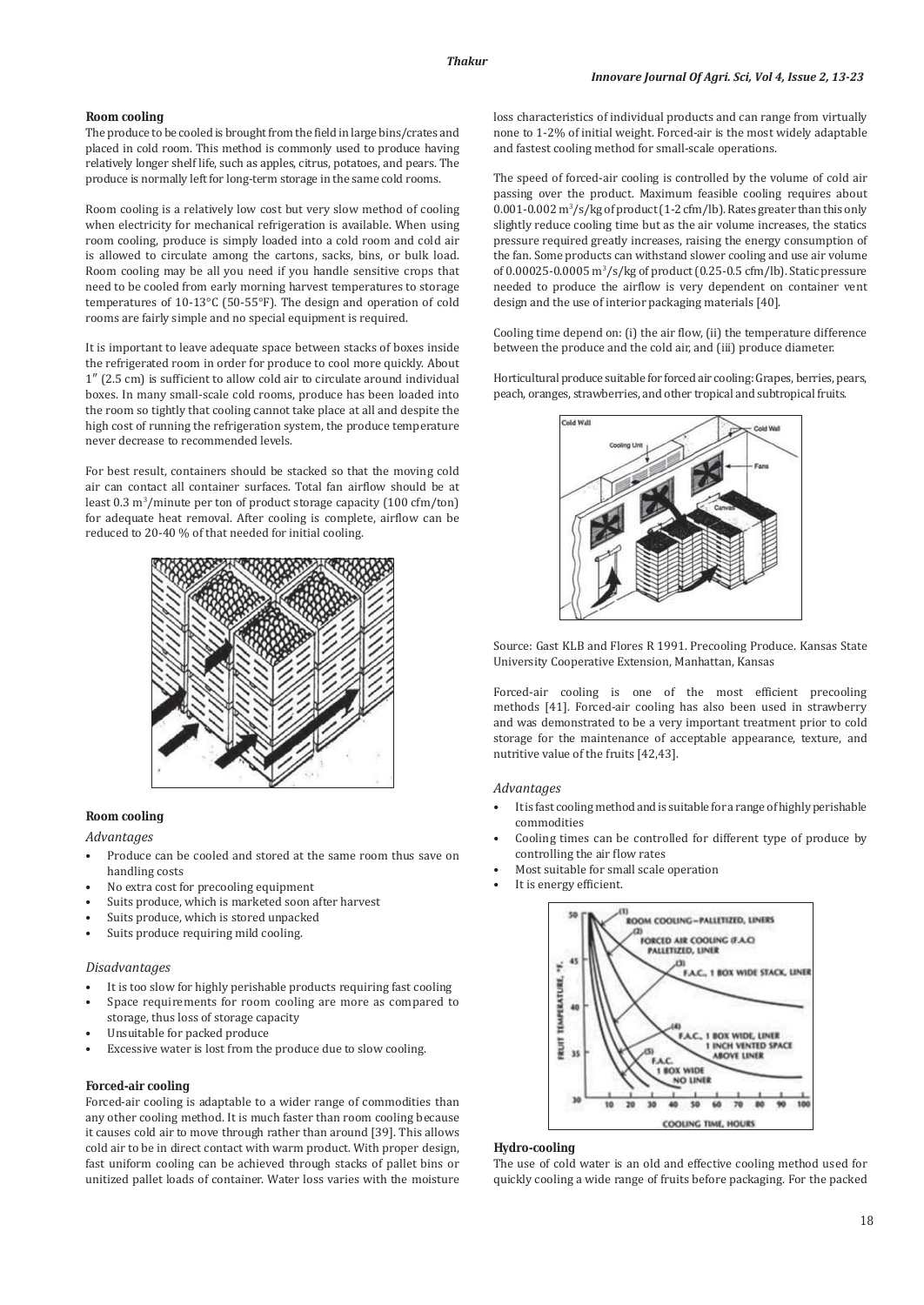commodities, it is less used because of difficulty in the movement of water through the containers and because of high cost involved in water tolerant containers. This method of cooling not only avoids water loss but may even add water to the commodities.

The hydro-cooler normally used are of two types:

- a. Shower type: In this type of hydro-cooler, cold water is pumped to an overhead perforated pan which produces a shower over the produce which may be in bins or boxes or loose on a conveyer belt passing beneath. The water leaving the produce may be filtered to remove debris, then passed over refrigeration coil where it is re-cooled.
- b. Immersion type: In this type of hydro-cooler, the produce is brought in contact with cold water by using a conveyor (flume type) or by lowering bins/boxes in tank of water which is continuously cooled by mechanical refrigeration system. Poor cooling would result if the product simple moved with the water. Flume hydro-coolers convey the product either against (counter flow) or across (cross flow) the flow.

Both the above types of hydro-coolers can be batch type or continuous type (for large capacities) and can be made portable type to be used in different locations for small scale operations.

Efficient cooling depends upon adequate water flow over the product surface. For product in bins or boxes, water flows of 13.6-17.0 L/s/m (20-25 gal/minute/ft2) of surface area are generally used. Immersion type hydro-coolers usually take longer time to cool produce than shower type cooler. Generally, the small quantity chlorine or other chemicals are added in the water to sanitize it.



### **Batch-type hydro-cooler**

Hydro-cooling is a procedure in which, fruit are either sprayed with or immersed in cold water to reduce their temperature. Likewise, many other perishable fruits, pears, and peaches needed to be precooled immediately after harvest and efficient hydro-cooling with accurate cooling time is strongly recommended [44]. Additional useful effects of the hydro-cooling process include cleaning products (by removing chemical residues and debris), delaying fruit decay and reducing surface scald, bronzing, and pitting [45]. Hydro-cooling is a less expensive cooling method than the forced-air cooling method because water is more efficient than air in transferring the heat. This process remove field heat from produce up to 15 times more rapidly than the forced-air cooling method [46]. Crisosto [47] reported that exposing fruit to clean water with high pH during hydro-cooling does not induce inking and discoloration.

## *Advantages*

- Less energy is used as compared to forced air cooling
- Moisture loss does not take place
- Fast online cooling is possible
- Cooling times are shorter as compared to room cooling and forcedair cooling and so can be used for cooling bulk bins and large size produce
- Hydro-cooler can be easily integrated into an packing operations and become a step within a simple packing line.

## *Disadvantages*

- Most of the packages do not tolerate wetting.
- Wax layer of some fruits such as pear, plum, and apple are removed by using spray type of hydro-cooler.

## **Vacuum cooling**

Vacuum cooling takes place by evaporating water from the product at very low atmospheric pressure. Products that easily release water may cool in 20-30 minutes. In this method, air is pumped out from a larger steel chamber in which the produce is loaded for precooling. Removal of air results in the reduction of pressure of the atmosphere around the produce which further lowers the boiling temperature of its water. As the pressure falls, the water boils quickly removing the heat from the produce. Vacuum cooling causes about 1 per cent produce weight loss (mostly water) for each 6°C of cooling. Like hydro-cooling water, this water must be disinfected if it is recirculated. Water can also sprayed on the product before it enters the cooler. The rapid release of the vacuum at the end of the process can force surface water into some vegetables, giving them a water soaked appearance.

### *Advantages*

- Packed produce can be cooled if the pack allows moisture transfer
- Fast and uniform cooling take place
- Suitable for leafy vegetables.

## *Disadvantages*

- High capital cost
- Produce losses more moisture
- High energy use.

### **Package-icing**

Some commodities are cooled by filling packed containers with crushed or naked ice. Initially, the direct contact between product and ice causes fast cooling. However, as the ice in contact with the product melts, the cooling rate slows considerably. The constant supply of melt water keeps a high RH around the product. Liquid ice, a slurry of ice and water, distributes ice throughout the box, achieving better contact with the product. Ice can be produced during off-peak hours when electricity is cheap and stored for daytime use. Package ice can be used only with water tolerant, non-chilling sensitive products, and with water tolerant packages (waxed fiber board, plastic, or wood).

Package-icing requires expensive, water tolerant packages. The packages should be fairly tight but should have enough holes to drain melt water. In small operations the ice is hand-raked or shoveled into containers. Large operations use liquid-ice machines to automatically ice pallet load of packed cartons.

The product must be tolerant of prolonged exposure to wet conditions at 0°C (32°F). Some low density products have excess space in which to load ice within the package and ice not melted during cooling can remain in package even after transport. This excess ice can keep the product cold if the cold chain is broken. An ice weight equal to 20-30% of the product weight is needed for initial cooling, but liquid icing often adds an ice weight equal to the product weight.

| Should be top-iced | Can be top-iced   |
|--------------------|-------------------|
| Beets with tops    | Artichokes, globe |
| <b>Broccoli</b>    | Beet greens       |
| Carrots with tops  | Beets topped      |
| Parsley            | Celeriac          |
| Radishes with tops | Chard             |
| Radish greens      | Kohlrabi          |
| Spinach            | Leeks             |
| Turnips            | Mustard greens    |

Sources: McGregor, 1989 [48]; Thompson, 2002 [49]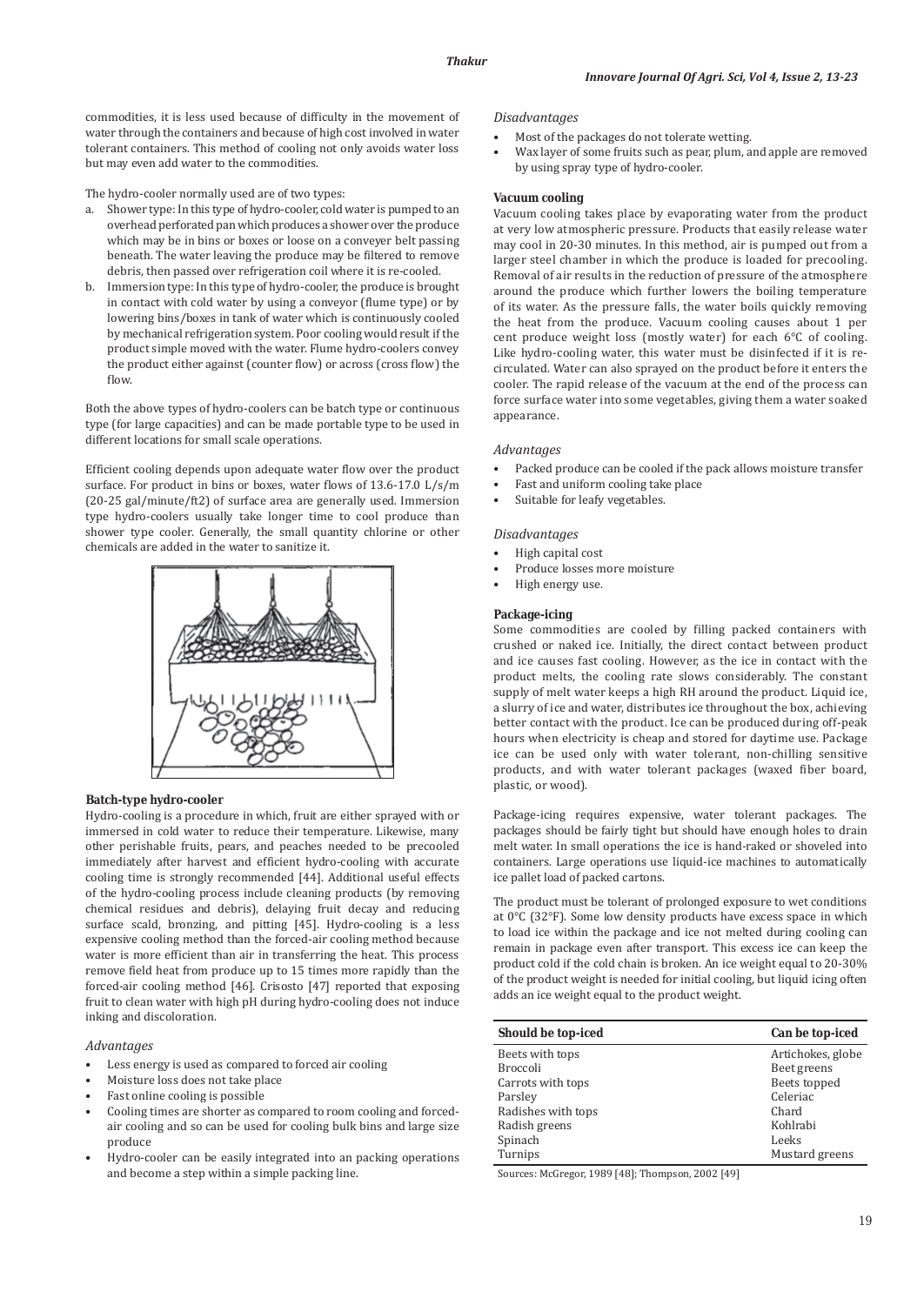### **Maintaining the cold chain for perishables**

| Harvest                 | Protect the product from the sun<br>Transport quickly to the packing                                                                                                              |
|-------------------------|-----------------------------------------------------------------------------------------------------------------------------------------------------------------------------------|
| Cooling                 | house<br>Minimize delays before cooling<br>Cool the product thoroughly as soon                                                                                                    |
| Temporary storage       | as possible<br>Store the product at optimum<br>temperature                                                                                                                        |
| Transport to market     | Practice first in first out rotation<br>Ship to market as soon as possible<br>Use refrigerated loading area<br>Cool truck before loading<br>Load pallets toward the center of the |
| Handling at destination | truck<br>Avoid delays during transport<br>Monitor product temperature during<br>transport<br>Use a refrigerated unloading area<br>Measure product temperature                     |
|                         | Move product quickly to the proper<br>storage area<br>Transport to retail market in                                                                                               |
| Handling at home        | refrigerated trucks<br>Display at proper temperature range<br>Store product at proper temperature<br>Use the product as soon as possible                                          |

## **Grading**

Grading is a unit operation in packing house. This is done by machine or manual inspection. Manual grading is necessary to remove all blemished items of crops which would not normally be recognized by machine grading system. Conformity of size is particularly desirable for packaging and display purpose. Some fruits cultivars have a consistent shape, so that they can be conveniently weighed and sorted. The result is a produce that is consistent in volume and shape and packs easily.

### **Mechanical graders**

Grading machines fit into four main categories depending on quality to be graded, namely, size, mass, color, and profile. Various graders working under above principles are screen grader, diverging belt grader, rotary cylinder grader, roller grader, link grader, iris grader, mass grader, and color sorter.

Graders are available in several different forms, which have different numbers of contact points and different shaped apertures. The major limitation is that most machines are two-dimensional and items may be upended to pass through. Other important aspects are gentleness to the crop, throughout, capital cost of machine, and flexibility to handle a range of crops.

## **Screen grader**

A super imposed vibration on belt ensures that any item smaller than the hole size of belt will drop through on to a chute or crosswise conveyor. The machine would typically have two or three belt, with smaller one coming first to allow smaller size to be removed first. Size of mesh increase for successive belts and the largest fraction would be the carry-over crop from the larger mesh belt. Shape of hole in the belt is usually square but hexagonal is also available.

## **Diverging belt grader**

There is a wide range of equipment, which employs same principle of diverging elements. Crop is conveyed along a narrow channel which increases in width as it travels along until it is so wide that fruit drops through by gravity on to a belt or chute below. Channel can be formed from a pair of belts, which themselves are round-sectioned and endless in polyethylene or other flexible plastic. Belt should be capable of adjustment, resist wear, be flexible, wipe clean, and not be too temperature sensitive. Belts have to be adjustable in width to suit any fruit size, which is round in shape. Shape such as citrus and tomatoes are ideal although it is not possible to use diverging principle to grade even long thin crops such as leeks or spring onions.

### **Rotary cylinder grader**

Rotary cylinder grader is composed of five hollow cylinder which rotate in a counter clockwise when driven by an electric motors. Each cylinder is perforated with holes large enough to let fruits drop through. The first cylinder has the smallest diameter holes and the fifth has the largest holes. When fruits fall through, they are caught on a slanted tray (the chute) and roll into the containers. Care should be taken that the distance of the drop is as short as possible to prevent bruising. Oversized fruits are accumulated at the end of the line. This equipment works the best with round commodities.

### **Mass grader**

If fruits are to be sorted according to weight, singulator separates fruit into pockets or cups, so that each fruit can be weighed independently. Fruit can then be separated into appropriate sizes by sorting according to weight recorded for the cups. Various devices including transfer wheels and expanding belts can be used for singulation.

### **Image processing**

Image processing is used to sort fruits on basis of length, diameter, number of surface defects, and orientation of fruit on a conveyor as well as color. The fruit passes beneath three video cameras, placed  $120^{\circ}$  apart above a conveyor belt. Image of surface of fruit are recorded and stored in memory of a microprocessor. The information is then analyzed and compared with preprogrammed specifications for product and fruit is either rejected or moved into a group with similar characteristics.

In another system, a video camera views fruits and an operator compares the shapes with an electronic template overlaid on a monitor screen. The template reduces operator fatigue and allows greater concentration on selection process.

## **Color sorting**

Fruits can be automatically sorted at very high rates using microprocessor controlled color sorting equipment. Fruits are fed into chute one at a time. The angle, shape, and lining material of the chute are altered to control velocity of fruits as they pass a photo detector. Color of background and type and intensity of light used for illuminating fruit are closely controlled for each product. Photo detectors measure reflected color of each piece and compare it with preset standards. Reflected light is measured by a microprocessor, which operates an automatic reject system. Defective fruits are separated by a short blast of compressed air.

The grades of different fruits suggested by directorate of marketing and inspection (DMI) are as follows:

## *1. Kinnow*

| <b>Size</b><br>code | <b>Fruit size</b><br>(diameter) mm | <b>Number of fruits</b><br>in 10 kg pack |
|---------------------|------------------------------------|------------------------------------------|
| А                   | 60-64                              | 84                                       |
| B                   | 65-69                              | 72                                       |
| C                   | 70-72                              | 60                                       |
|                     | $72 - 74$                          | 54                                       |
| E                   | 75-79                              | 51                                       |
| F                   | 80-85                              | 45                                       |

# *2. Mangoes*

| Grade | Fruit<br>weight $(g)$ | Maximum permissible difference<br>between fruit within packages (g) |
|-------|-----------------------|---------------------------------------------------------------------|
| А     | 100-200               | 50                                                                  |
| B     | 201-350               | 75                                                                  |
|       | 351-550               | 100                                                                 |
|       | 551-800               | 125                                                                 |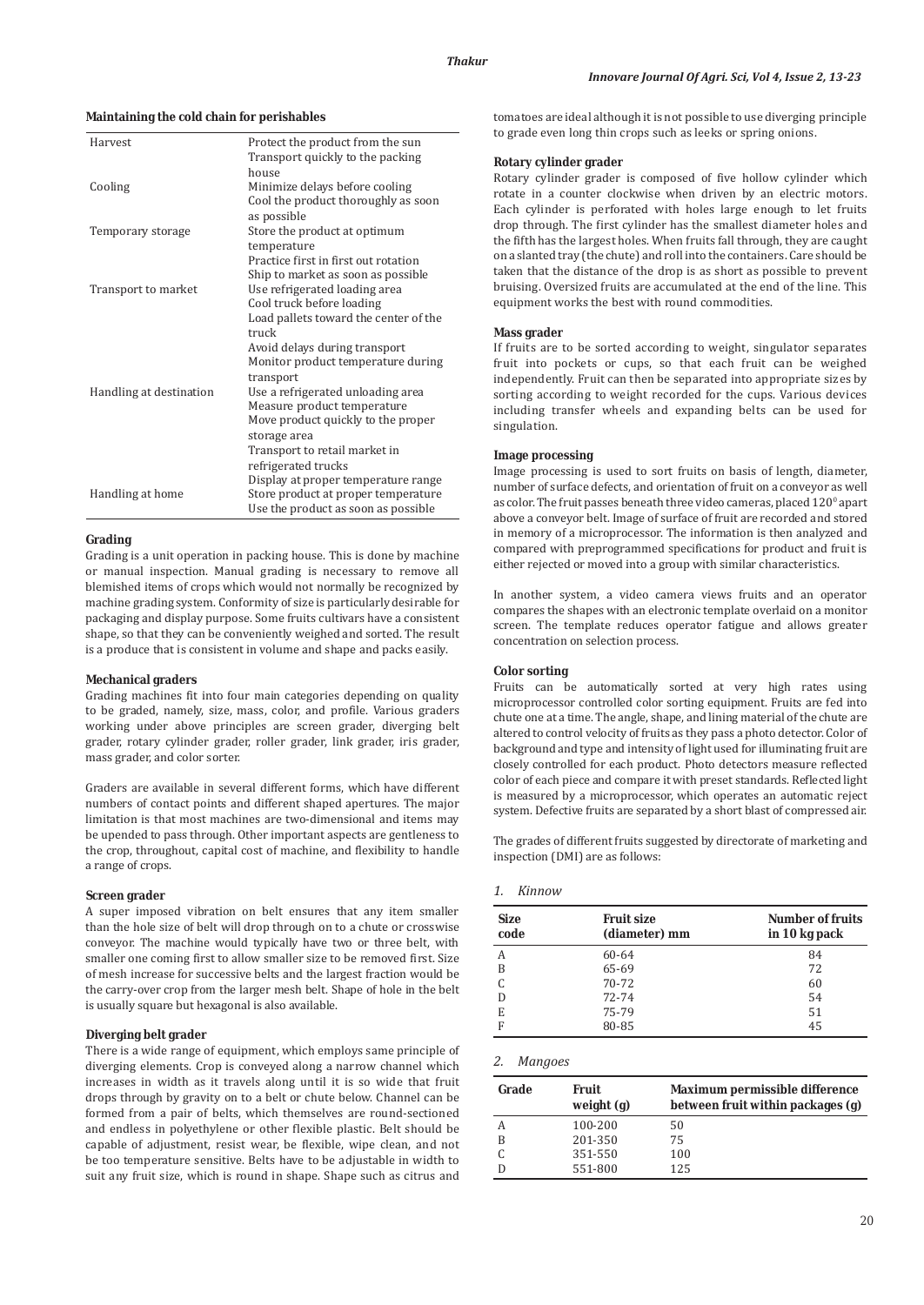## *3. Grapes*

| Grade                  | <b>Large berries</b><br>bunch weight (g) | <b>Small berries</b><br>bunch weight (g) |
|------------------------|------------------------------------------|------------------------------------------|
| Extra class<br>Class I | 200<br>150                               | 150<br>100                               |
| Class II               | 100                                      | 75                                       |
| 4.<br>Guava            |                                          |                                          |
| Size code              | Weight (g)                               | Diameter (mm)                            |
| A                      | >350                                     | >95                                      |
| R                      | 251-350                                  | 86-95                                    |

| B | 251-350 | 86-95 |
|---|---------|-------|
| C | 201-250 | 76-85 |
| D | 151-200 | 66-75 |
| E | 101-150 | 54-65 |
| F | 61-100  | 43-53 |
|   |         |       |

### *5. Litchi*

| Grade       | <b>Fruit diameter (mm)</b> |
|-------------|----------------------------|
| Extra class | 33                         |
| Class I     | 28                         |
| Class II    | 23                         |

## *6. Pomegranate*

| Grade | Fruit weight (g) | Diameter (mm) |
|-------|------------------|---------------|
| А     | 400              | 90            |
| B     | 350              | 80            |
|       | 300              | 70            |
| D     | 250              | 60            |
| E     | 200              | 50            |

Grading systems give us many kinds of information such as size, color, shape, defect, and internal quality. Among these color and size are the most important features for accurate classification and/or sorting of citrus such as oranges, lemons, and tangerines. Basically, two inspection stages of the system can be identified: External fruit inspection and internal fruit inspection. The former task is accomplished through processing of color images, whereas internal inspection requires special sensors for moisture, sugar, and acid contents.

Fruit size estimation is also helpful in planning packaging, transportation, and marketing operations. Among the physical attributes of agricultural materials, volume, mass, and projected areas are the most important ones in sizing systems [50,51]. Computer vision has been used for quality inspection of fruits. Quality inspections of fruits have two different objectives: Quality evaluation and defect finding. In recent years, computer machine vision and image processing techniques have been found increasingly useful in the fruit industry, especially for applications in quality inspection and shape sorting. Researches in this area indicate the feasibility of using machine vision systems to improve product quality while freeing people from the traditional hand sorting of agricultural materials. Raji and Alamutu [52] reviewed the recent development and application of image analysis and computer machine vision in sorting of agricultural materials and products in the food industries.

Generally, quality grading includes outer parameters (size, color intensity, color homogeneity, bruises, shape, stem identification surface texture, and mass), inner parameters (sweetness, acidity, or inner diseases), and freshness. Although both outer and inner quality information can be collected by an automatic grading system in a factory, but machine vision is more effective for measuring outer parameters [53-60]. The algorithm can successfully estimate size, sort color, classify shape, detect bruises or scar tissue and predict the mass of the pepper fruits. Njoroge *et al.* [61] described the operations and performance of an automated quality verification system for agricultural products. Kondo *et al.* [62] proposed a multi-product grading system for agricultural products.

Khojastehnazhand *et al.* [63] reported that recently they developed an image processing technique for estimating citrus fruits physical attributes including diameters, volume, mass, and surface area using image processing technique. There we developed a machine vision system to automatically determine the diameter, volume, and surface area of tangerine. This image processing procedure can be readily applied to other axisymmetric agricultural products such as eggs, pearl, pepper, carrot, limes, and onions. The objective of this work is to extend the scope of the algorithm for a sorting system, designed specifically for citrus fruits such as lemon.

The design requirements for building a computer mediated fruit sorting system vary from fruit to fruit (product to product as well) for which it is designed to process. Therefore, most of the research works are focused on building dedicated systems that can sort a particular fruit or product type. Although, there are efforts to build general fruit sorting and classification systems but most of the systems are dedicated systems like the system that can sort apples [64], citrus fruit [65,66]. Dedicated quality control vision based systems are also being built for other agricultural products such as cereal grain [67], lentils [55]. Antonio *et al.* [68] research is to evaluate a new open software that enables the classification system by recognizing fruit shape, volume, color and possibly bruises at a unique glance. The software named ImageJ, compatible with Windows, Linux, and MAC/OS, is quite popular in medical research and practices, and offers algorithms to obtain the abovementioned parameters. The software allows the calculation of volume, area, averages, border detection, image improvement, and morphological operations in a variety of image archive formats.



**Different levels in the image processing [69]**

Computer-mediated approaches to assess the fruit quality differ from one another on the basis of the quality factors and the classification methods that are used in their design. If they use internal quality factors and do not destroy the fruit while measuring them, such approaches are referred to as nondestructive approaches [70-73]. These techniques generally utilize spectroscopic and hyperspectral imaging. Computermediated technique has many advantages as compared to the classical methods. It is proving beneficial in determining the fruit defects [64], discovering fruit quality attributes [74], and fruit quality evaluation [75] in general.

## **CONCLUSION**

Maturity of fruits has prime importance in maintaining after harvest traits, viz. appearance, flavor, nutritional value, taste, and shelf life. Most of the fruits are harvested at physical maturity (after cessation of cell growth) and ripening (development of color, flavor, and taste) is allowed off the tree. Market forces and consumer preference have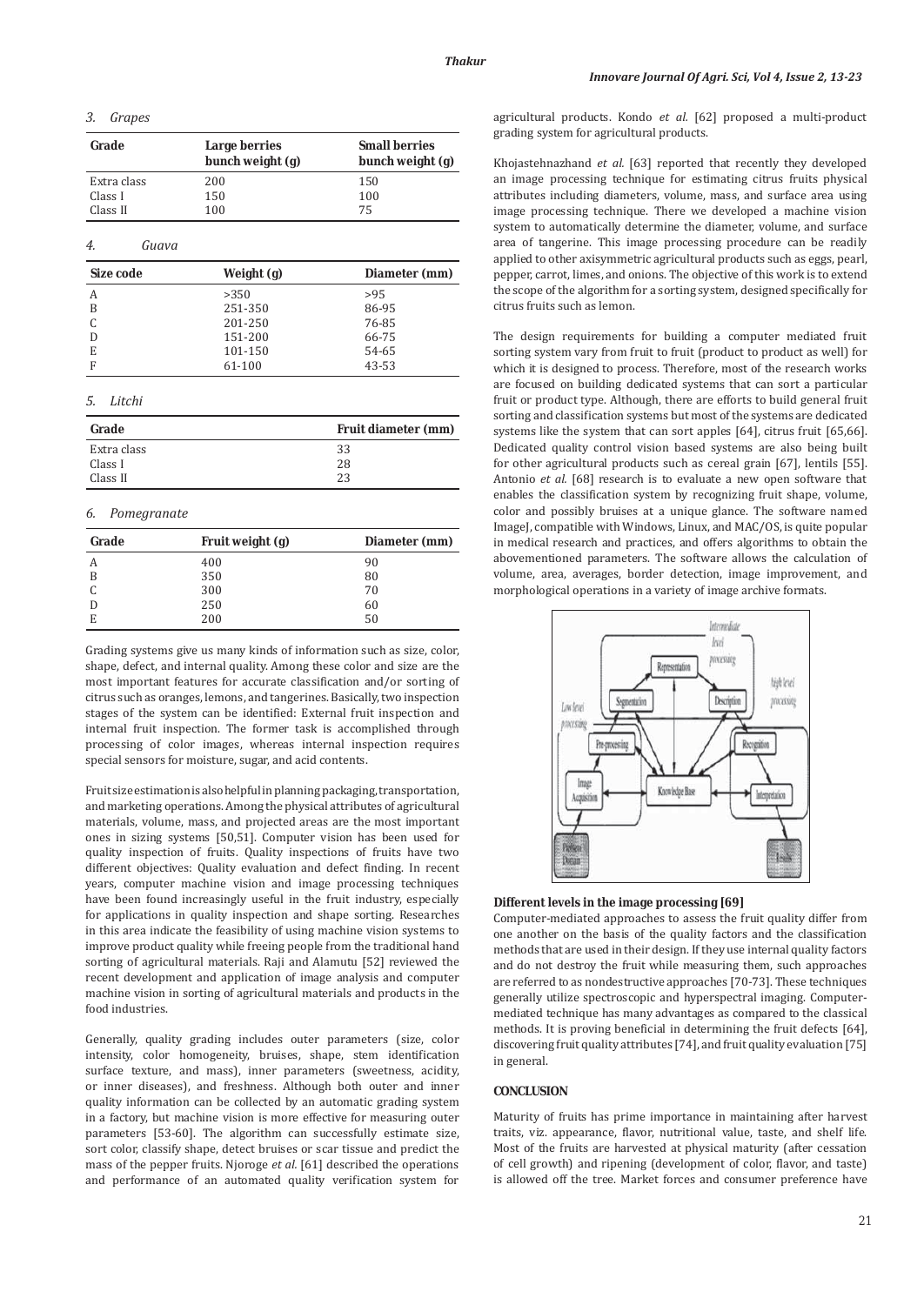least effect on harvest maturity decision of fruit crops. Fruits such as sapota, kiwi, pineapple, Japanese persimmon, pomegranate, and kinnow give pseudo appearance of maturity and growers, traders and consumers suffer a lot in post-harvest monetarly and quality losses. There are several preharvest factors which affect the maturity of fruits as a single factor or in combinations. Factors such as soil, altitude, temperature, humidity, fruiting position, nutrition, and water supply exert passive impact on crop maturity. Variety, rootstock, interstock (interstem), training, pruning, sapling age, crop load, and use of plant growth regulators exert active role in setting the maturity of fruits. With the advent of new maturity determination methods, it is imperative to develop simple, low cost, manually/solar operated handy tools for unskilled and skilled growers.

## **REFERENCES**

- 1. Shewfelt RL. What is quality A review. Postharv Biol Technol 1999;15:197-200.
- 2. Biswas S, Roy BN. Studies on maturity standard of litchi. Prog Hort 1983;15:187-9.
- 3. Wadata AE, Herner RC, Kader AA, Remani RJ, Staby GL. Terminology for the description of developmental stages of horticultural crops. HortScience 1984;19(1):20-1.
- 4. Wardlaw CW, Leonard ER. The storage of West Indian Mangoes, Low. Temp Res Station Mem 1936;3:47.
- 5. Von Loesecke HW. Bananas. London: Wiley Inter-Sciences; 1949.
- 6. Anonymous. Mango Export Manual. New Delhi: APEDA; 2000. p. 40.
- Tandon DK, Kalra SK. Changes in sugar, starch and amylase activity during development of mango fruit cv. Dashehari. J Hortic Sci 1983;58:449-53.
- 8. Ueda M, Sasaki K, Utsunomiya N, Inaba K, Shimabayashi Y. Changes in physical and chemical properties during maturation of mango fruit cultural in a plastic greenhouse. Food Sci Technol Res 2000;6:299-305.
- Kapse BM, Katrodia JS. Ripening behaviour of kesar mangoes in relation to specific gravity. Acta Hortic 1997;455(455):669-78.
- 10. Kudachikar VB, Kulkarni SG, Keshava Prakash MN, Vasantha MS, Aravinda Prasad B, Ramana KV. Physico-chemical changes during maturity of mango (*Mangifera indica* L) variety Neelum. J Food Sci Technol 2001;38(5):540-2.
- 11. Ram A, Pal RK, Sethi, Shruti. Investigation on jelly stone disorders. Dashehari and Amrapali Mango Cultivar. 7<sup>th</sup> Agricultural Science Congress, 16-18 February, Pune; 2005. p. 70.
- 12. Jain RB, Singh VP, Patil KB. Integrated development of banana in Jalgaon district. International Workshop on Banana, 25-26 November, Pune; 2004. p. 18-28.
- 13. Armstrong JW. Quarantine security of bananas at harvest maturity against Mediterranean oriental fruit flies. J Econ Entomol 2001;94(1):302-15.
- 14. Tandon DK, Singh BP, Kalra SK. Storage behaviour of specific gravity graded guava fruits. Sci Hortic 1989;41:35-41.
- 15. Silva E, Bautista PB, Velasco MA. Fruit development, harvest index and ripening changes of guava produced in central Mexico. Postharvest Biol Technol 1998;13:143-50.
- 16. Mahajan BV, Dhatt AS. Post-harvest handling of litchi. National Workshop on Postharvest Management of Horticultural Produce, 7-8 February, Chandigarh; 2002. p. 373-9.
- 17. Bandopadhyay A, Sen SK. Studies on the maturity standards of sapota. Prog Hort 1998;30:123-7.
- 18. Balakrishna K, Anbu S, Thandapani V. Studies on maturity and post-harvest handling of sapota. National Workshop on Post-harvest Management of Horticultural Produce, 7-8 February, Chandigarh; 2002. p. 111-6.
- 19. Nath P, Bhargava R. Variation in maturity period of ber as influenced by temperature and morning RH under arid ecosystem. Prog Hort 2002;34(2):153-60.
- 20. Ghanta PK. Physico-chemical changes in papaya during fruit development and maturity. South Indian Hortic 1994;42(4):231-5.
- 21. Shiesh CC. Effect of maturity, storage, temperature and forced air treatment on the quality of papaya. J Chin Hortic Sci 2001;47:391-408.
- 22. Mathur R, Lele SS. Correlation between maturity and thermal conductivity of fruits. J Food Sci Technol 2001;38:484-6.
- 23. Balasubramanyam S, Bangarusamy U. Maturity standards of Aonla under rainfed vertisol. South Indian Hortic 1998;46(5-6):347-8.
- 24. Supe VS, Shate MB, Chavan DK, Kauldud SN. Physico-chemical analysis of different aonla cultivars under Maharashtra condition.

J Maharashtra Agric Univ 1998;22(3):310-2.

- 25. Ram A, Rajbir S. Evaluation of strawberry varieties under Punjab conditions. Indian J Hortic 2004;61(2):119-22.
- 26. Mokkila M, Randell K, Sariola J, Hagg M, Hakkinen U. Improvement in post-harvest quality of strawberry. Acta Hortic 1997;439(2):553-7.
- 27. Harker FR, Marsh KB, Young H, Murray SH, Gunson FA, Walker SB. Sensory interpretation of instrumental measurements 2: Sweet and acid taste of apple fruit. Posthasvest Biol Technol 2002;24:241-50.
- 28. Varela P, Salvador A, Fiszman S. Shelf-life estimation of 'Fuji' apples: Sensory characteristics and consumer acceptability. Postharvest Biol Technol 2005;38(1):18-24.
- 29. Thiault J. Etude de criteres objectifs de la qualite gustative de pommes golden delicious. Bull Techniq d'Inform (Ministère de l'Agriculture) 1970;248:191-201.
- 30. Porro D, Datlaserra M, Dorigatti C, Zatelli A. Fitoregolatori efitormoni: Risposta produttiva ed económica di Golden Delicious. Terra Trentina 2002;6:28-33.
- 31. Frick T. The Relationship Between Temperature Variables and Fruit Maturity of Bon Chretien Pears in Four Areas in the Western Cape. MSc, Agriculture Thesis, University of Stellenbosch, Department of Horticultural Science, Stellenbosch, South Africa; 1995. p. 13-74.
- 32. Van Rensburg KL. The Relationship between Temperature Variables and Fruit Maturity of "Granny Smith" Apples in Elgin Area. MSc. Agriculture Thesis, University of Stellenbosch, Department of Horticultural Science, Stellenbosch, South Africa; 1995. p. 12-84.
- 33. Lotze E, Bergh O. Early prediction of ripening and storage quality of pear fruit in South Africa. Acta Hortic 2005;671:97-102.
- 34. Kader A. Fruit maturity ripening and quality relationships. Acta Hortic 1999;485:203-8.
- 35. Crouch EM, Holcrof DM, Huysamer M. Mealiness of 'Forelle' pears Quovadis? Acta Hortic 2005;671:369-76.
- 36. Tromp J. Fruit ripening and quality. In: Tromp J, Webster AD, Wertheim SJ, editors. Fundamentals of Temperate Zone Tree Fruit Production. Leiden: The Netherlands: Backhuys Publishers; 2005. p. 294-308.
- 37. The Ripe Nsure Complete Test. Wageningen, The Netherlands. Available from: http://www.nsure.eu. [Last accessed on 2009 Aug 08].
- 38. Sargeant SA, Talbot MT, Brecht JK. Evaluating pre-cooling methods for vegetable packing house operation. Proc Fla State Hortic Soc 1989;101:175-82.
- Watkins JB, Ledger S. Forced-Air Cooling. 2<sup>nd</sup> ed. Brisbane, Australia: Queensland Dept. of Primary Industries; 1990. p. 64.
- 40. Thompson JF, Mitchell FG, Rumsey TR, Kasmire RF, Crisosto CH. Commercial cooling of fruits, vegetables and flowers. Oakland: University of California Division of Agriculture and Natural Resources Publication No. 21567; 1998. p. 61.
- 41. Sullivan GH, Darenport LR, Julian JW. Pre-cooling: Key factors for assuring quality in new fresh market vegetable crops. In: Janick J, editor. Progress in New Crops. Arlington, VA, USA: ASHS Press; 1996. p. 521-4.
- 42. Nunes MC, Brecht JK, Morais AM, Sargent SA. Physical and chemical quality characteristics of strawberries after storage are reduced by a short delay to cooling. Postharvest Biol Technol 1995a;6:17-28.
- 43. Nunes MC, Brecht JK, Morais AM, Sargent SA. Effect of delays to cooling and wrapping on strawberry quality. Food Control 1995b;6(6):323-8.
- 44. Beker BR, Fricke BA. Hydrocooling time estimation methods. Int Community Heat Mass Transf 2002;29(2):165-74.
- 45. Sharp JL, Gould WP. Control of Caribbean fruit fly in grapefruit by forced hot air and hydrocooling. J Econ Entomol 1994;87(1):131-3.
- 46. Ferreira MD, Brecht JK, Sargent SA, Aracena JJ. Physiological responses of strawberry to film wrapping and pre-cooling methods. Proc Fla State Hortic Soc 1994;107:265-9.
- 47. Crisosto CH. Peach Skin Discoloration in California. Taylor KC, editor. Proceedings of the 2002 Southeastern Peach Convection. Savannah, Georgia; 2002. p. 31-6.
- 48. McGregor BM. Tropical Products Transport Handbook, Agricultural Handbook Number 668. Washington, DC: USDA Office of Transportation; 1989.
- 49. Thompson JF. Cooling horticultural commodities. In: Kader AA, editor. Post-Harvest Technology of Horticultural Crops. University of California: Division of Agricultural and Natural Resource Publication No. 3311; 2002. p. 97-112.
- 50. Tabatabaeefar A, Rajabipour A. Modeling the mass of apples by its geometrical attributies. Sci Hortic 2005;105:373-82.
- 51. Wright ME, Tappan JH, Sistler FE. The size and shape of typical sweet potatoes. Trans ASAE 1986;29(3):678-82.